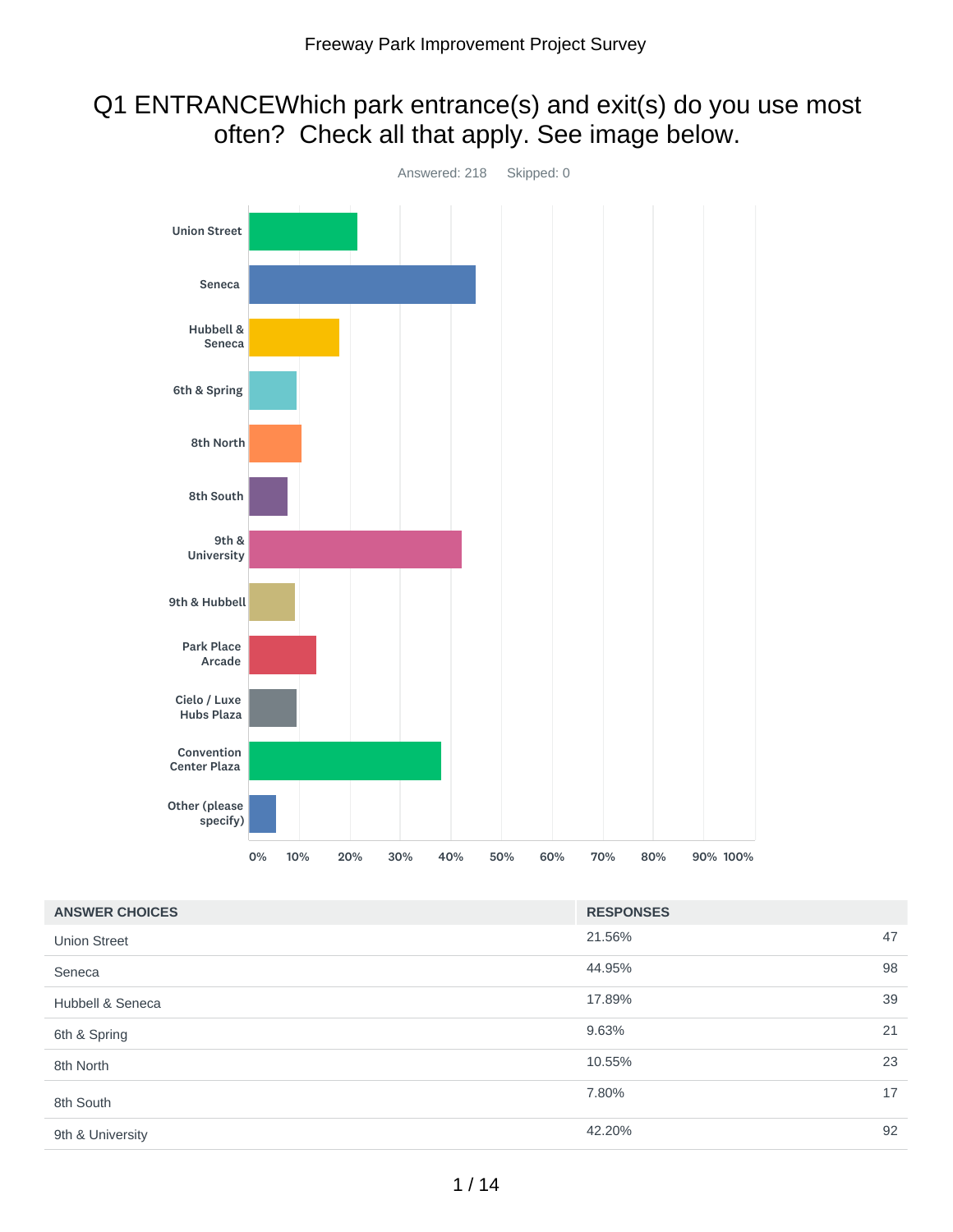#### Freeway Park Improvement Project Survey

| 9th & Hubbell                  | 9.17%  | 20 |
|--------------------------------|--------|----|
| Park Place Arcade              | 13.30% | 29 |
| Cielo / Luxe Hubs Plaza        | 9.63%  | 21 |
| <b>Convention Center Plaza</b> | 38.07% | 83 |
| Other (please specify)         | 5.50%  | 12 |
| Total Respondents: 218         |        |    |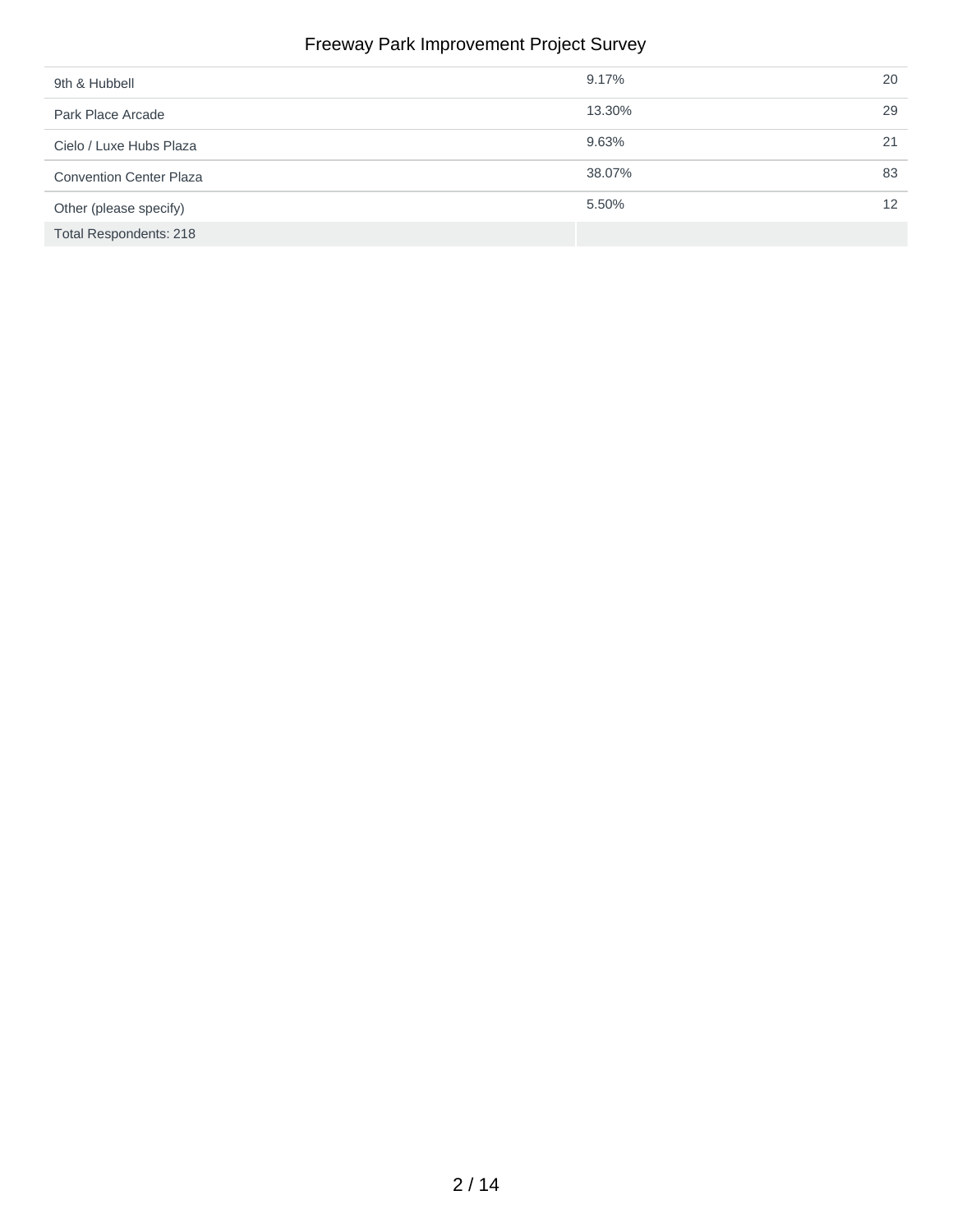## Q2 UPPER LAWNSWhat changes to the Upper Lawns would you support? Check all that apply. See image below.



| <b>ANSWER CHOICES</b>                                                                     | <b>RESPONSES</b> |     |
|-------------------------------------------------------------------------------------------|------------------|-----|
| A. Creating a larger lawn area to support neighborhood activities and recreation.         | 45.87%           | 100 |
| B. Pruning back some large trees and shrubs to open up views.                             | 44.50%           | 97  |
| C. Restoring the restroom building and adding space for a park concierge and storage.     | 67.43%           | 147 |
| D. Enhancing existing park features to create a sunny kid-friendly area at the north end. | 62.39%           | 136 |
| Other (please specify)                                                                    | 18.81%           | 41  |
| <b>Total Respondents: 218</b>                                                             |                  |     |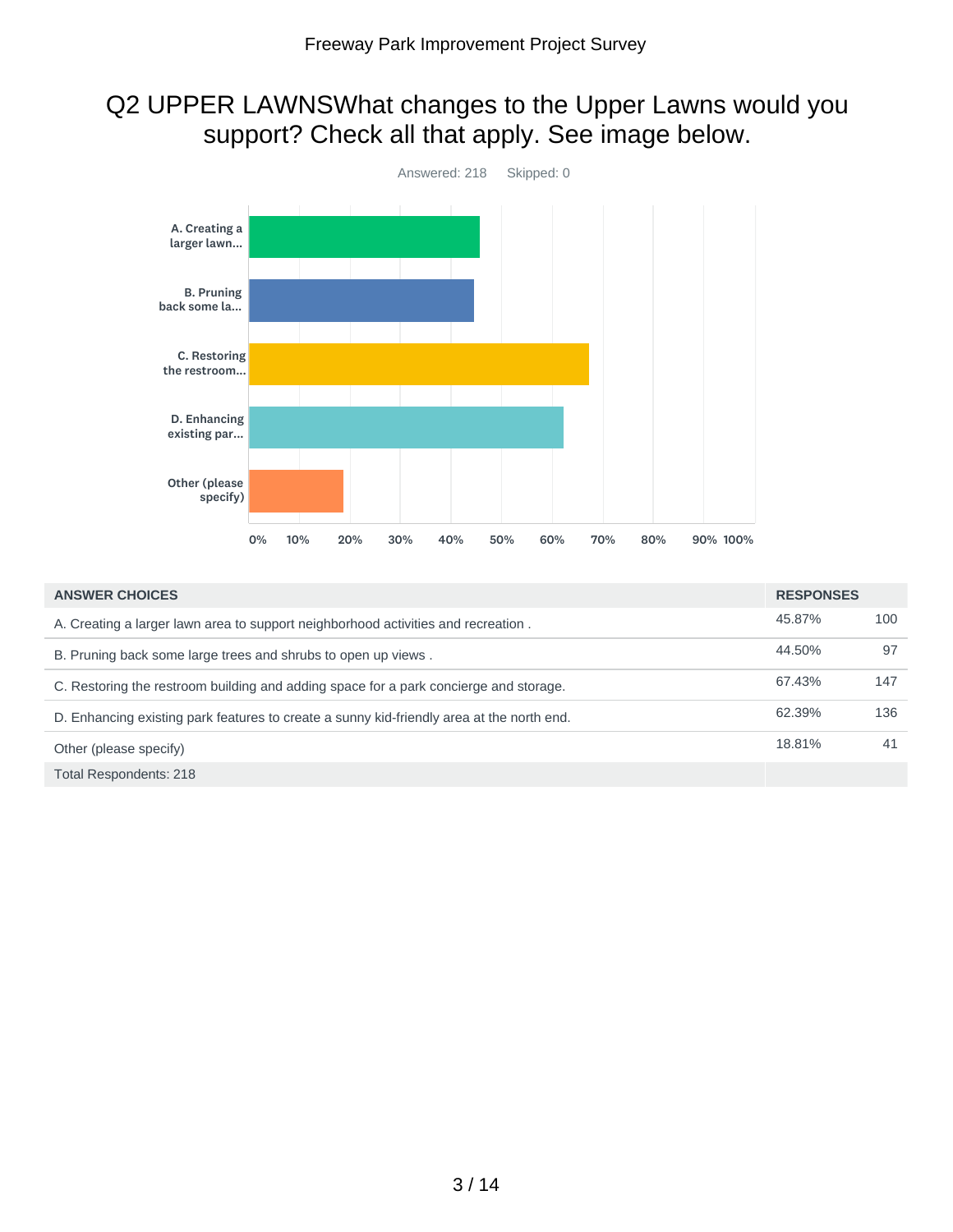## Q3 PIGOTT CORRIDORWhat changes to Pigott Corridor would you support? Check all that apply. See image below.



| <b>ANSWER CHOICES</b>                                                                                   | <b>RESPONSES</b> |     |
|---------------------------------------------------------------------------------------------------------|------------------|-----|
| A. Making a clear entrance at University Street, with new signage and improved visibility and lighting. | 79.36%           | 173 |
| B. Pruning or removing some large trees to open up views of the park and Puget Sound.                   | 47.25%           | 103 |
| C. Providing a new direct connection to the Upper Lawns.                                                | 50.92%           | 111 |
| Other (please specify)                                                                                  | 16.97%           | 37  |
| Total Respondents: 218                                                                                  |                  |     |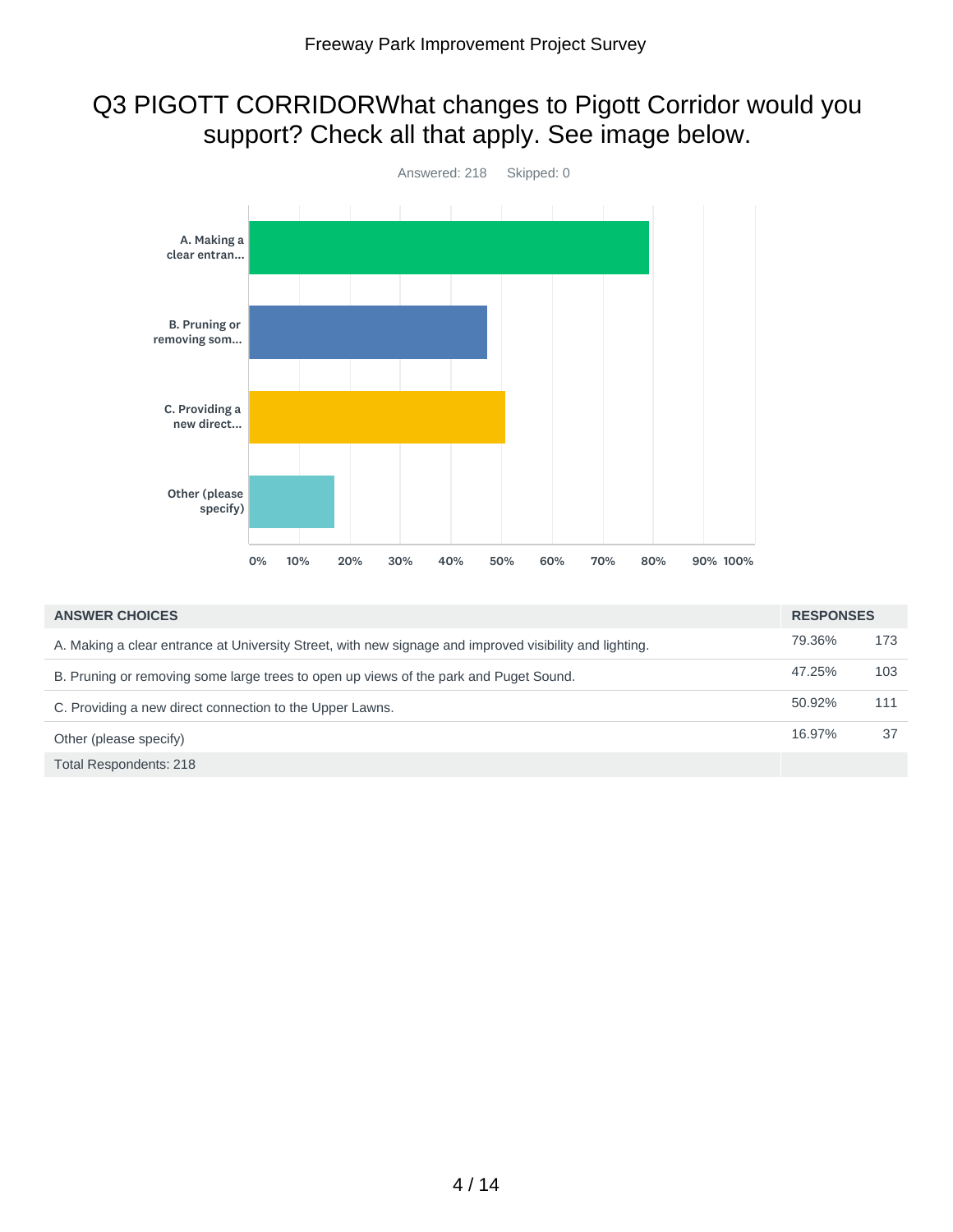## Q4 SENECA PLAZAWhat changes to Seneca Plaza would you support? Check all that apply. See image below.



| <b>ANSWER CHOICES</b>                                                                                                 | <b>RESPONSES</b> |     |
|-----------------------------------------------------------------------------------------------------------------------|------------------|-----|
| A. Adding a staffed park building with park concierge, restrooms and storage.                                         | 59.17%           | 129 |
| B. Expanding the lawn and modifying a few walls by the north stair, to create a more open area overlooking the plaza. | 50.92%           | 111 |
| C. Modifying the landscape to integrate the Cascade Fountain into the space and make part of it ADA accessible.       | 52.29%           | 114 |
| D. Modifying the Cascade Fountain itself to make it safe and inviting to play in.                                     | 55.05%           | 120 |
| E. Pruning or removing some large trees and shrubs to open up views and allow more sunlight into the plaza.           | 39.45%           | 86  |
| F. Adding an ADA accessible route into the Canyon Fountain.                                                           | 39.91%           | 87  |
| More programming and events                                                                                           | 43.58%           | 95  |
| Other (please specify)                                                                                                | 17.89%           | 39  |
| <b>Total Respondents: 218</b>                                                                                         |                  |     |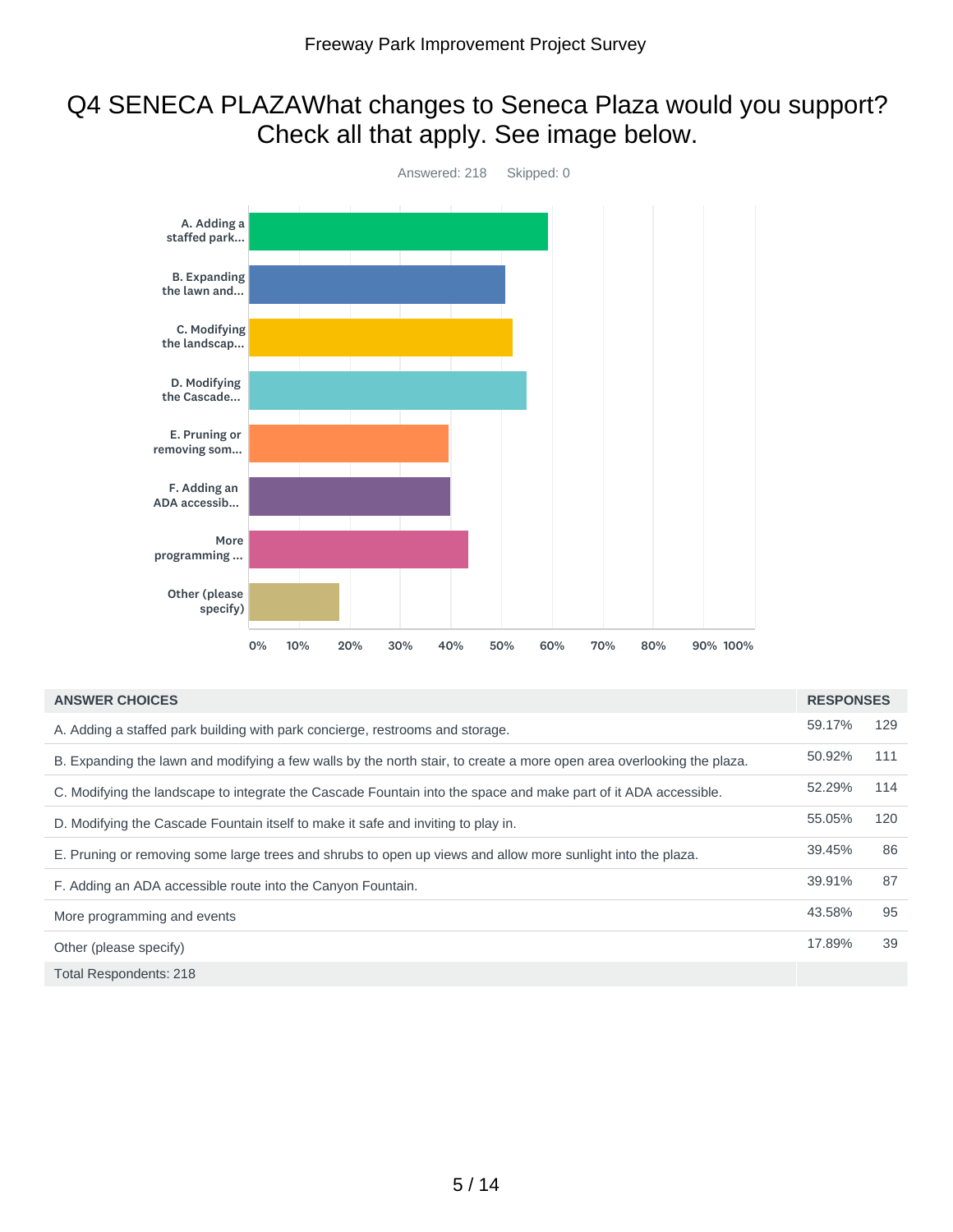## Q5 BOX GARDENSWhat changes to the Box Gardens would you support? Check all that apply. See image below.



| <b>ANSWER CHOICES</b>                                                    | <b>RESPONSES</b> |     |
|--------------------------------------------------------------------------|------------------|-----|
| A. Small dog park.                                                       | 43.58%           | 95  |
| B. Small skate park intended for local community and kids organizations. | 34.86%           | 76  |
| C. Art or lighting installations, throughout the Box Gardens.            | 68.81%           | 150 |
| D. Expanded lawn areas.                                                  | 31.19%           | 68  |
| Pruning or removing some large trees and shrubs to open up views.        | 36.70%           | 80  |
| A new planting scheme that is unique to this area of the park.           | 44.50%           | 97  |
| Other (please specify)                                                   | 15.60%           | 34  |
| <b>Total Respondents: 218</b>                                            |                  |     |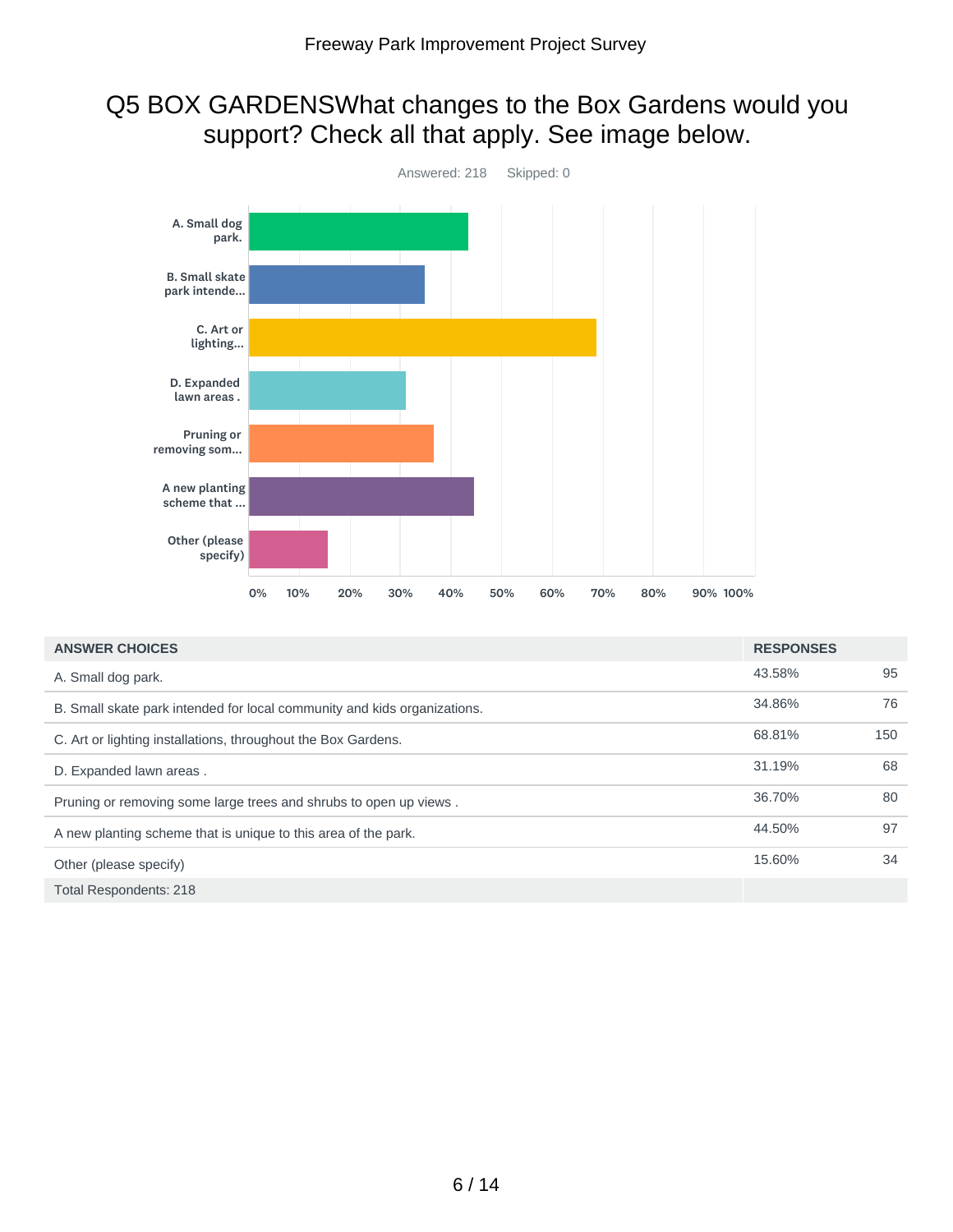## Q6 OTHER IDEASWhat other ideas for Freeway Park do you support?



| <b>ANSWER CHOICES</b>                           | <b>RESPONSES</b> |     |
|-------------------------------------------------|------------------|-----|
| Lighting of more park areas and features.       | 77.98%           | 170 |
| Dog waste bags and trash cans at each entrance. | 66.06%           | 144 |
| Needle exchange locations.                      | 39.45%           | 86  |
| Temporary art installations.                    | 59.63%           | 130 |
| Botanical walk or enhanced garden areas.        | 61.47%           | 134 |
| Opportunities for volunteer work.               | 38.07%           | 83  |
| Social services in the park.                    | 37.16%           | 81  |
| Opportunities to purchase food or drinks.       | 49.54%           | 108 |
| Other (please specify)                          | 16.97%           | 37  |
| <b>Total Respondents: 218</b>                   |                  |     |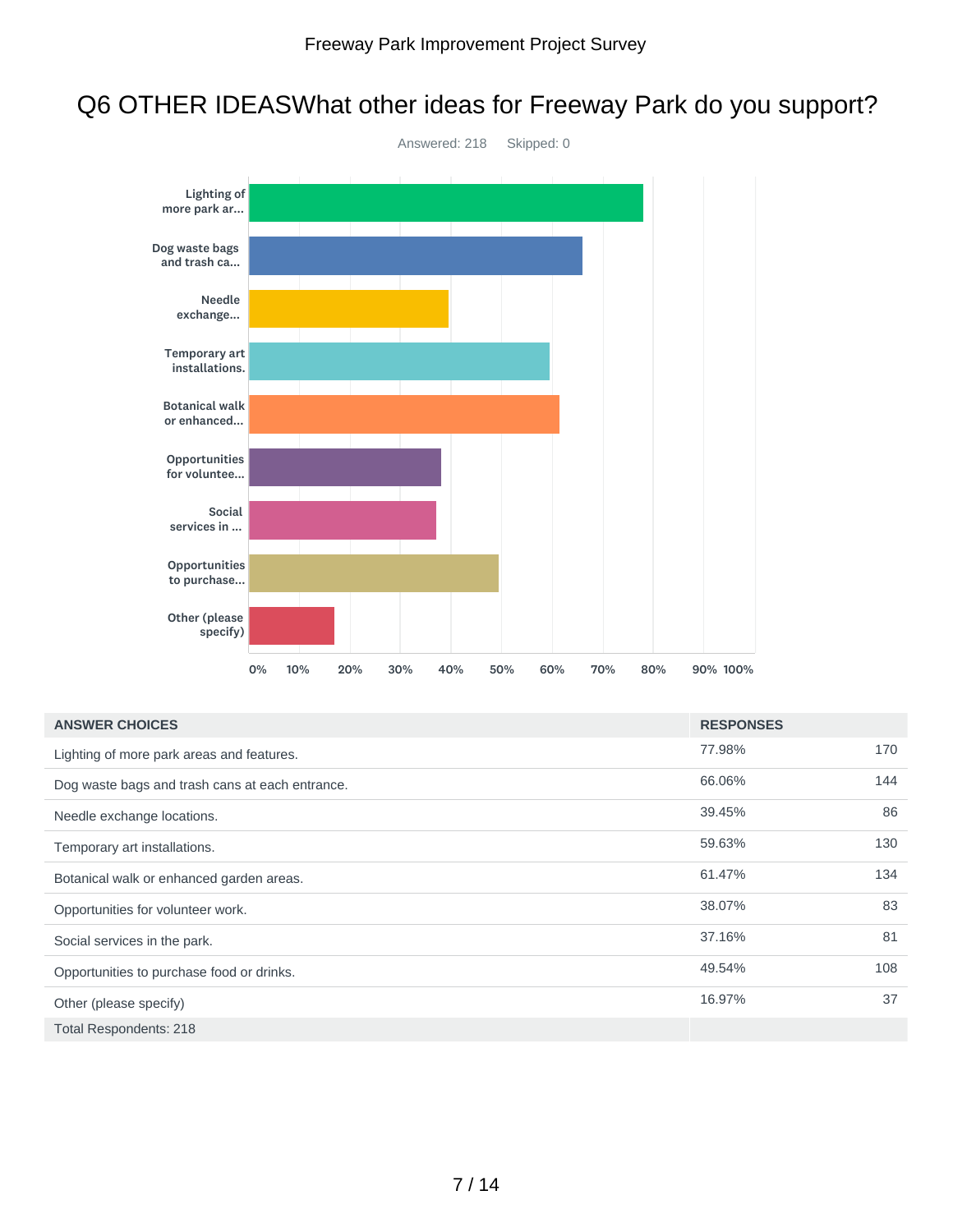## Q7 CHANGEWhat changes are needed to help Freeway Park meet contemporary needs and challenges? Check all that apply.



| <b>ANSWER CHOICES</b>                                                    | <b>RESPONSES</b> |                |
|--------------------------------------------------------------------------|------------------|----------------|
| Level 1                                                                  | 0.00%            | $\mathbf 0$    |
| Level 2                                                                  | 0.00%            | $\overline{0}$ |
| Levels 2-3                                                               | 0.00%            | $\overline{0}$ |
| Levels 2-4                                                               | 0.00%            | $\overline{0}$ |
| Levels 2-5                                                               | 0.46%            | $\mathbf{1}$   |
| Level 6                                                                  | 0.00%            | $\overline{0}$ |
| No change: keep the park as-is.                                          | 4.13%            | 9              |
| Repairs and maintenance.                                                 | 69.72%           | 152            |
| Minor adjustments to improve the existing character and use of the park. | 46.33%           | 101            |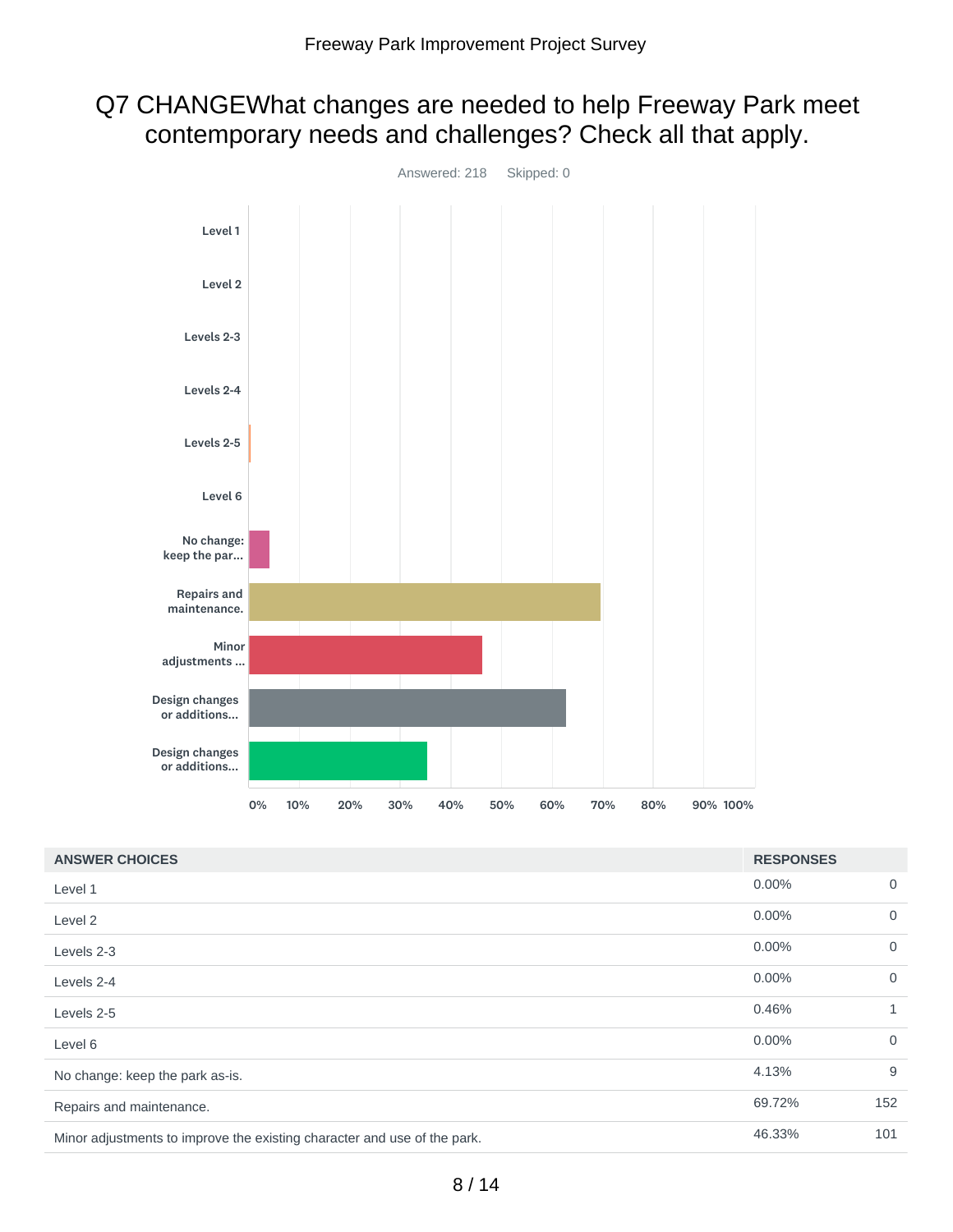| Design changes or additions in areas of the park that are not well used. | 62.84% |  |
|--------------------------------------------------------------------------|--------|--|
| Design changes or additions in primary park areas.                       | 35.32% |  |
| Total Respondents: 218                                                   |        |  |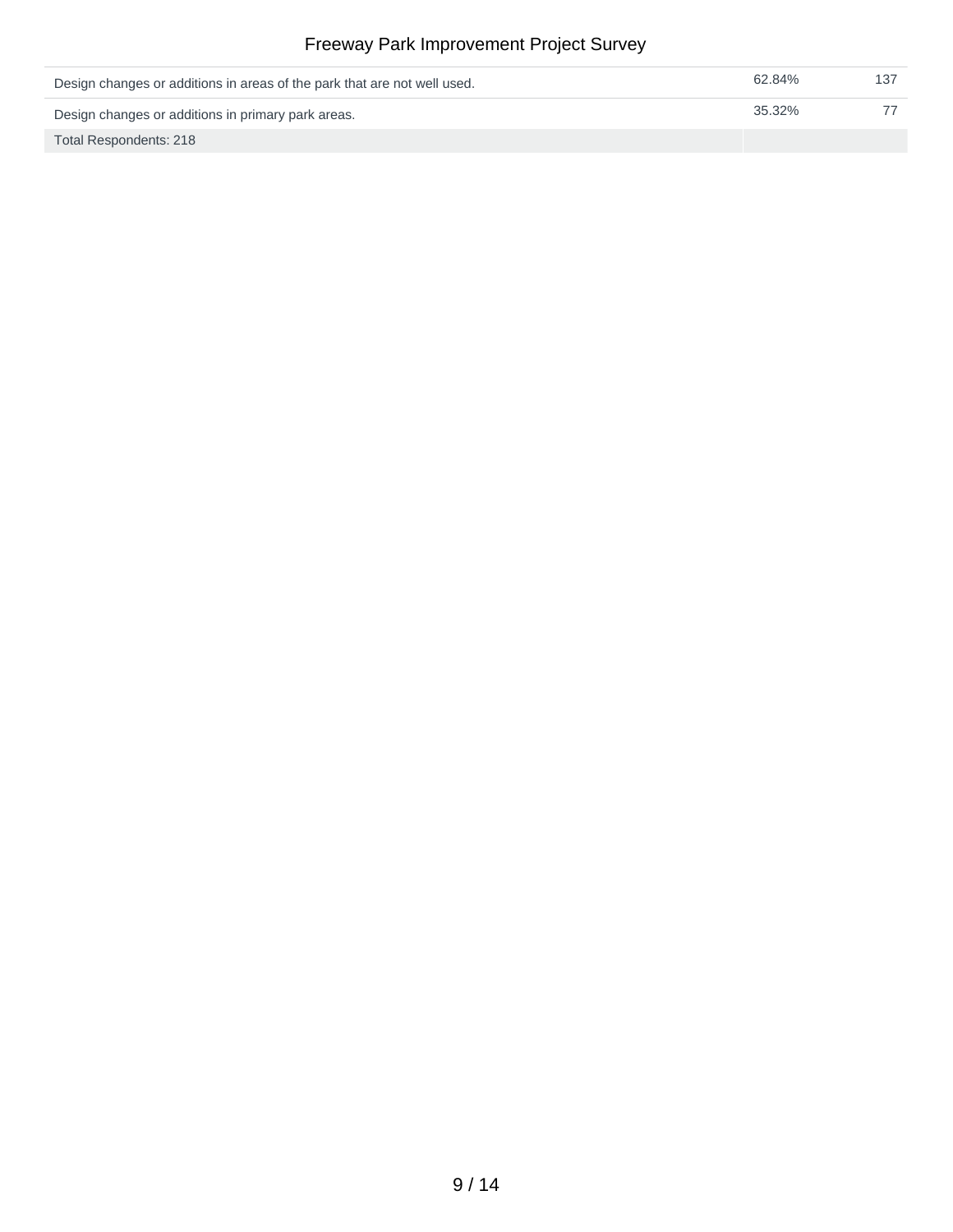## Q8 PRIORITIESWhere do you think park improvements would be most valuable? Check one.



| <b>ANSWER CHOICES</b>               | <b>RESPONSES</b> |                |
|-------------------------------------|------------------|----------------|
| Park entrances                      | 29.03%           | 63             |
| <b>Pigott Corridor</b>              | 6.91%            | 15             |
| <b>Upper Lawns</b>                  | 12.90%           | 28             |
| <b>Upper Seneca</b>                 | 3.23%            | $\overline{7}$ |
| Seneca Plaza (including the Canyon) | 22.58%           | 49             |
| <b>Box Gardens</b>                  | 11.52%           | 25             |
| Other (please specify)              | 13.82%           | 30             |
| <b>TOTAL</b>                        |                  | 217            |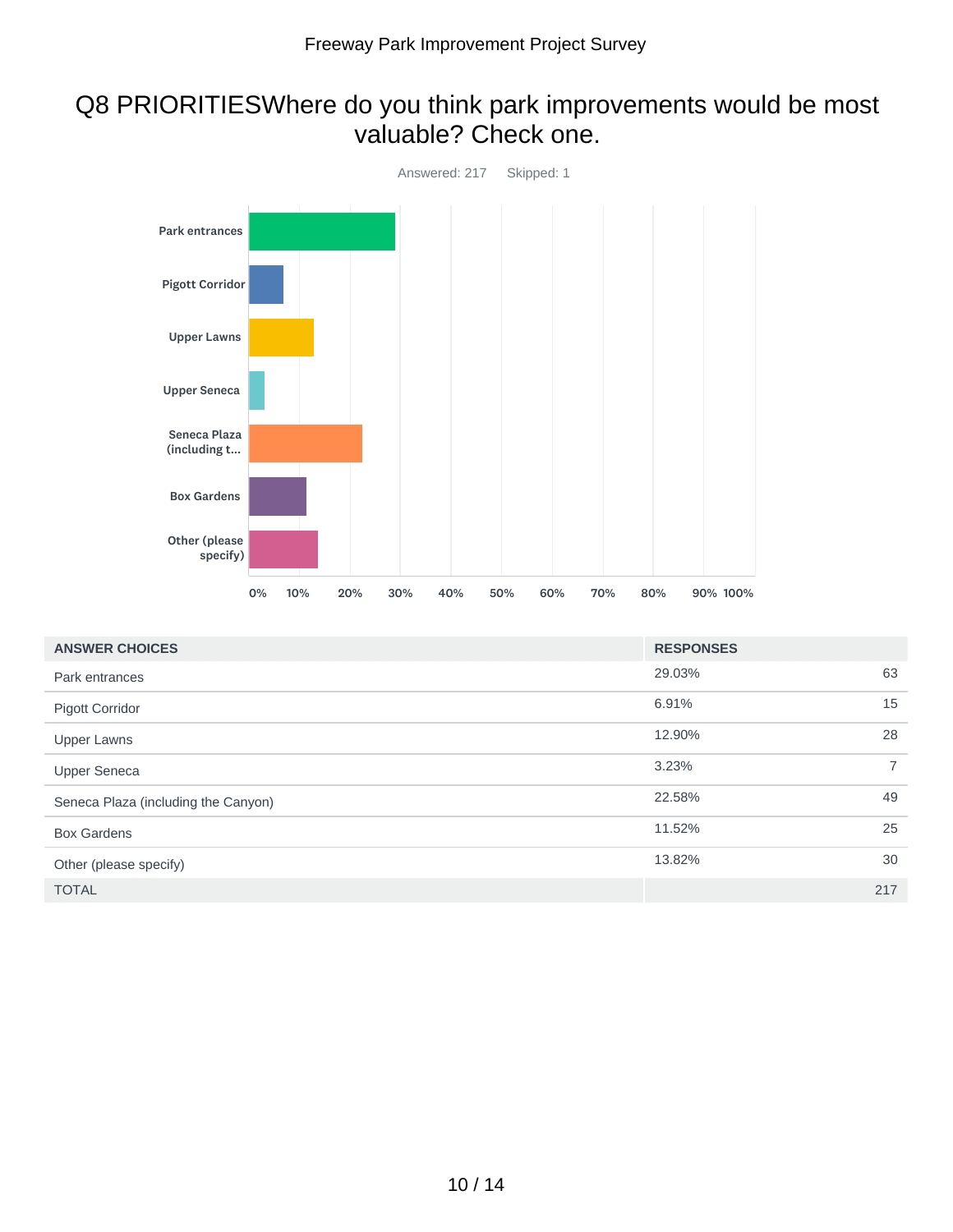Freeway Park Improvement Project Survey

# Q9 Additional comments

Answered: 81 Skipped: 137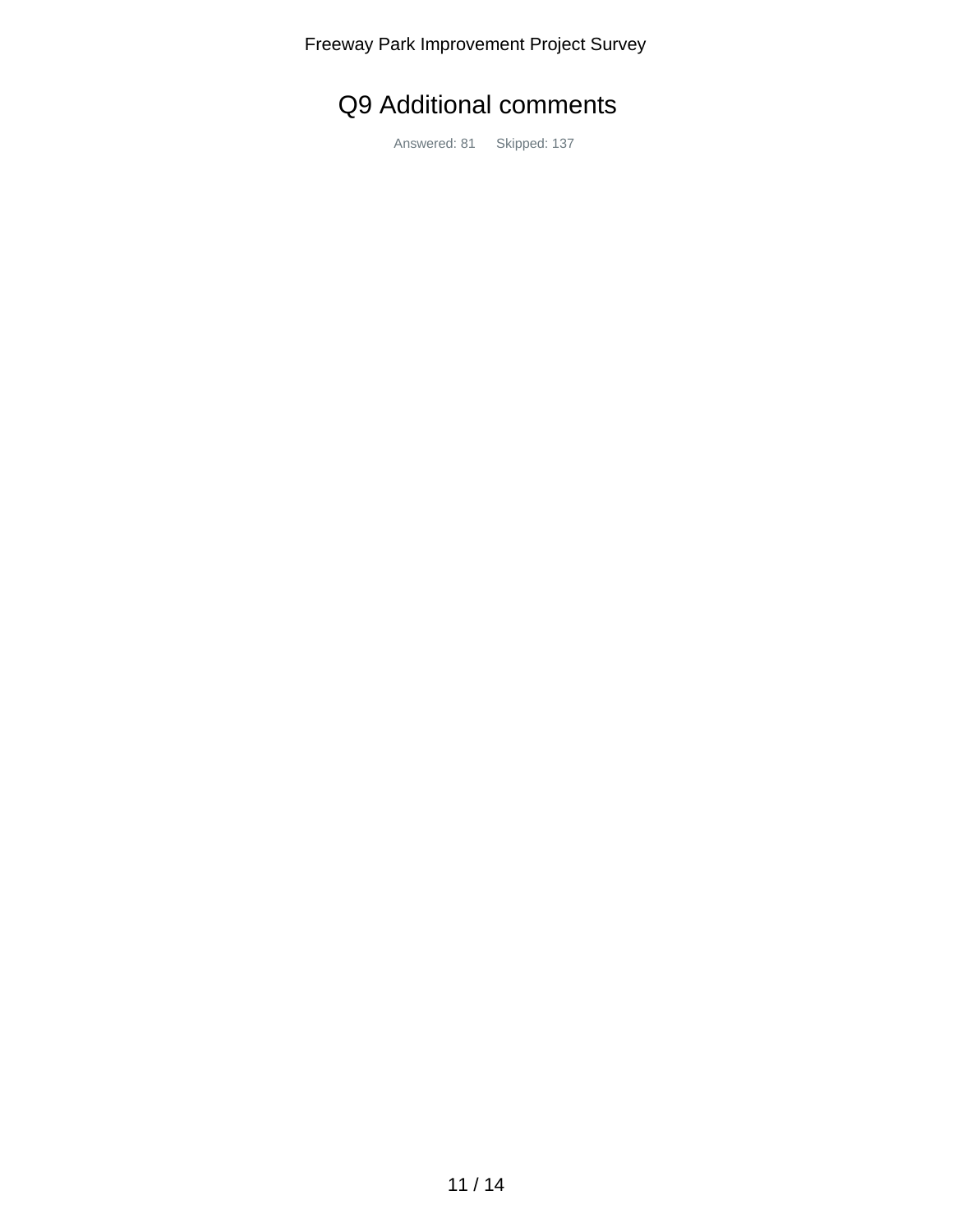Freeway Park Improvement Project Survey

Q10 Zipcode (Optional)

Answered: 167 Skipped: 51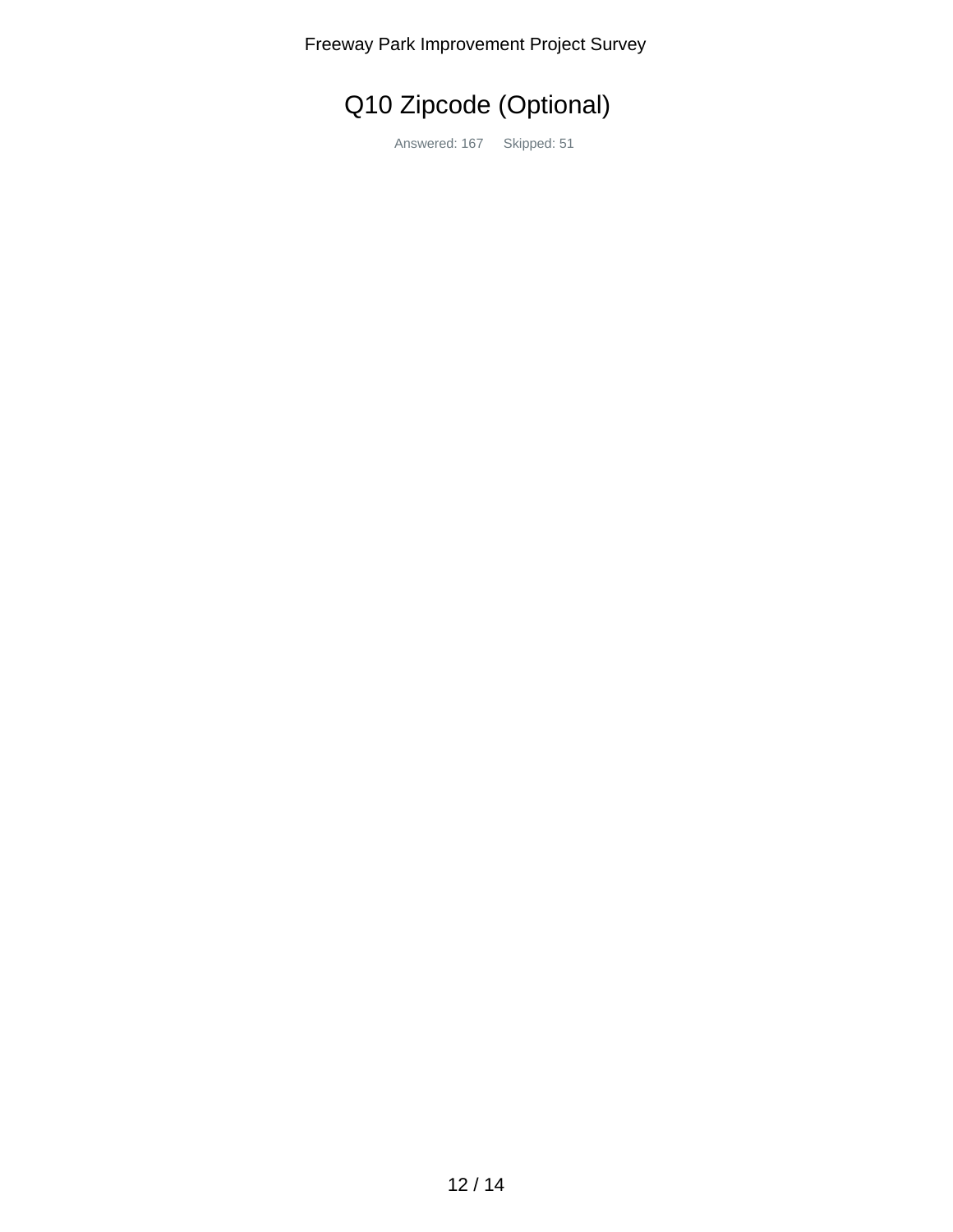

|  |  | Freeway Park Improvement Project Survey |
|--|--|-----------------------------------------|
|--|--|-----------------------------------------|

| <b>ANSWER CHOICES</b> | <b>RESPONSES</b> |   |
|-----------------------|------------------|---|
| Child                 | 1.41%            | 3 |
| Teen                  | 0.47%            |   |
| Young Adult           | 8.45%<br>18      |   |
| Adult                 | 65.73%<br>140    |   |
| Senior                | 23.94%<br>51     |   |
| <b>TOTAL</b>          | 213              |   |